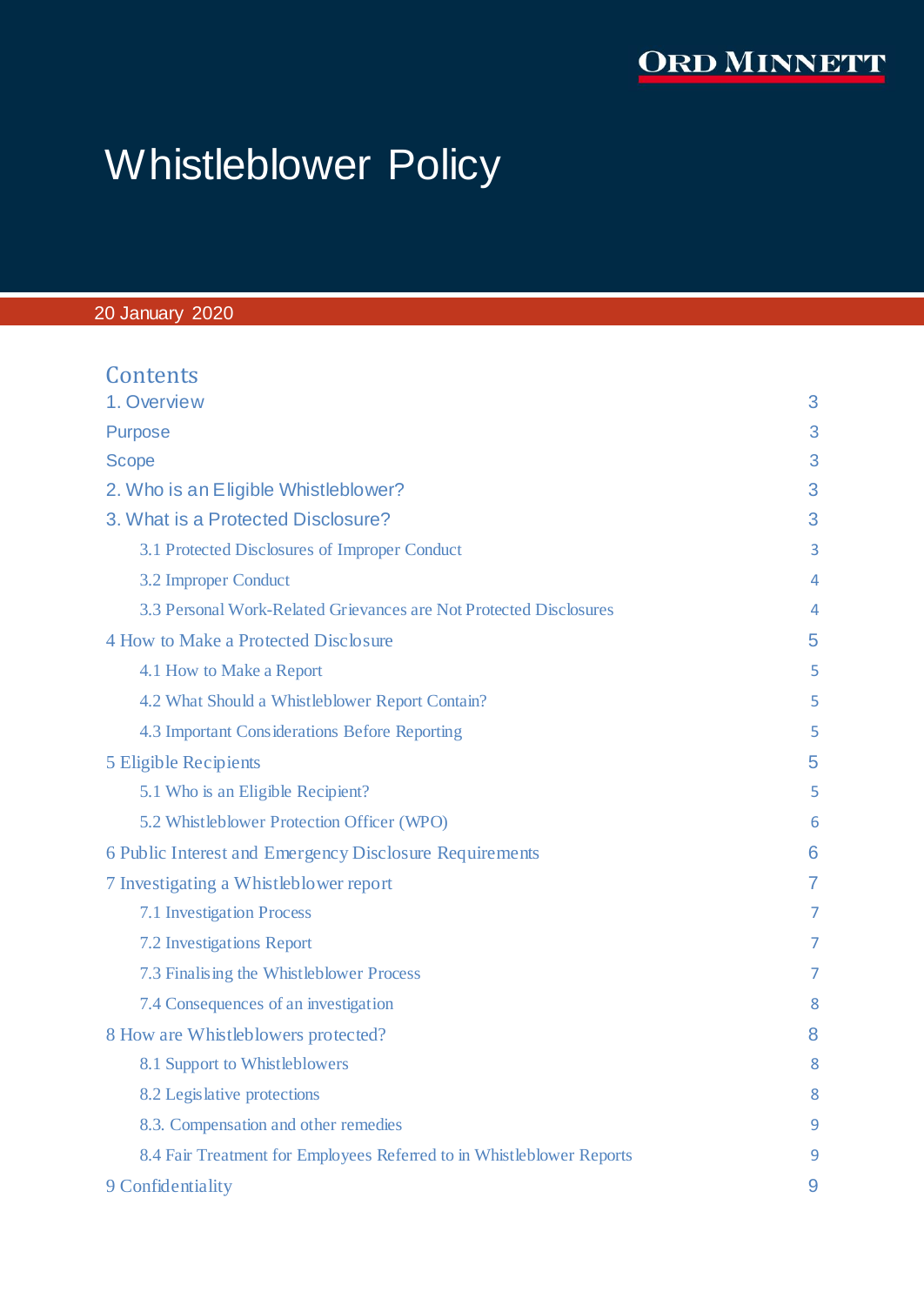| 9.1 Anonymity                                          |    |
|--------------------------------------------------------|----|
| 9.2 Identity of a Whistleblower                        | q  |
| 9.3 Co-operation and Confidentiality of Investigations | 10 |
| 10 Delegations                                         | 10 |
| 11 Availability of this Policy                         | 10 |
| 12 Review of the Policy                                | 10 |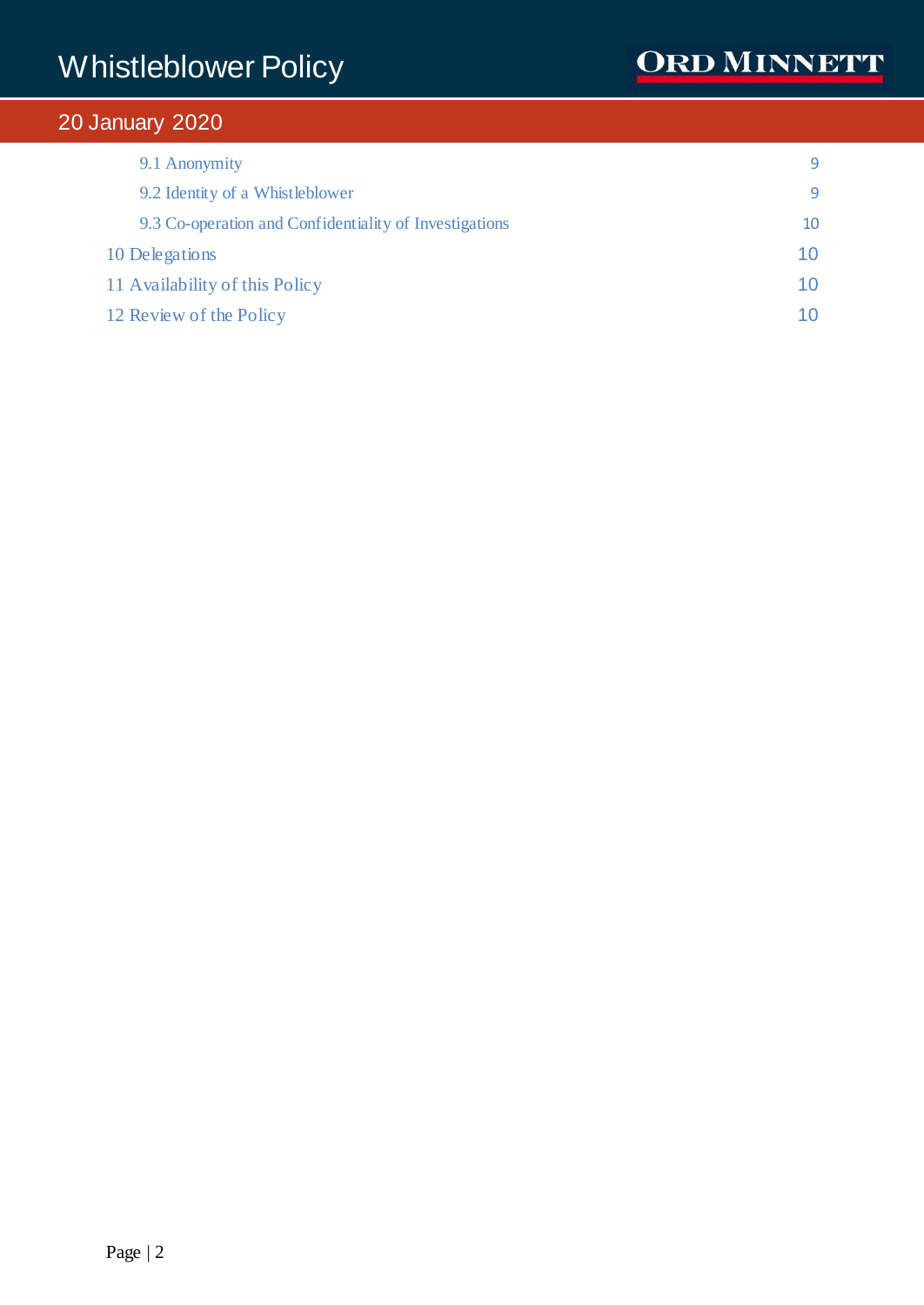# <span id="page-2-0"></span>**1. Overview**

Whistleblowers play an important role in identifying and calling out misconduct and harm to consumers and the community. To encourage whistleblowers to come forward with their concerns and protect them when they do, the Corporations Act 2001 (Corporations Act) gives certain people legal rights and protections as whistleblowers.

# <span id="page-2-1"></span>*Purpose*

The intent of this Policy is to:

- to encourage more disclosures of wrongdoing;
- to ensure individuals who disclose wrongdoing can do so safely, securely and with confidence that they will be protected and supported;
- to ensure disclosures are dealt with appropriately and on a timely basis;
- to provide transparency around Ord Minnett's framework for receiving, handling and investigating disclosures;
- to support Ord Minnett's long-term sustainability and reputation;
- to meet legal and regulatory obligations; and

# <span id="page-2-2"></span>*Scope*

The Policy applies to Ord Minnett Limited, Ord Minnett Financial Planning Pty Limited and Ord Minnett Management Limited; together referred to in this Policy as "Ord Minnett" "OML", "us", "our", or "we".

# <span id="page-2-3"></span>**2. Who is an Eligible Whistleblower?**

Eligible Whistleblowers include a current or former:

- employee, director, officer, consultant, supplier (or employee of a supplier) or associate of Ord Minnett
- contractor, or an employee of a contractor, who has supplied goods or services to Ord Minnett. This can be either paid or unpaid, and can include volunteers
- relative, dependant or spouse of any of the above persons.

# <span id="page-2-4"></span>**3. What is a Protected Disclosure?**

# <span id="page-2-5"></span>3.1 Protected Disclosures of Improper Conduct

An Eligible Whistleblower who makes a Protected Disclosure about Improper Conduct (see section 3.2) that occurs within Ord Minnett will be protected from reprisals.

To be a Protected Disclosure, the disclosure must:

- be made by an Eligible Whistleblower
- 
- be made to an Eligible Recipient, and<br>• contain information which a Whistleblo • contain information which a Whistleblower suspects on Reasonable Grounds is or concerns Improper Conduct.

Reasonable Grounds means that a reasonable person in your position would also suspect the information indicates Improper Conduct.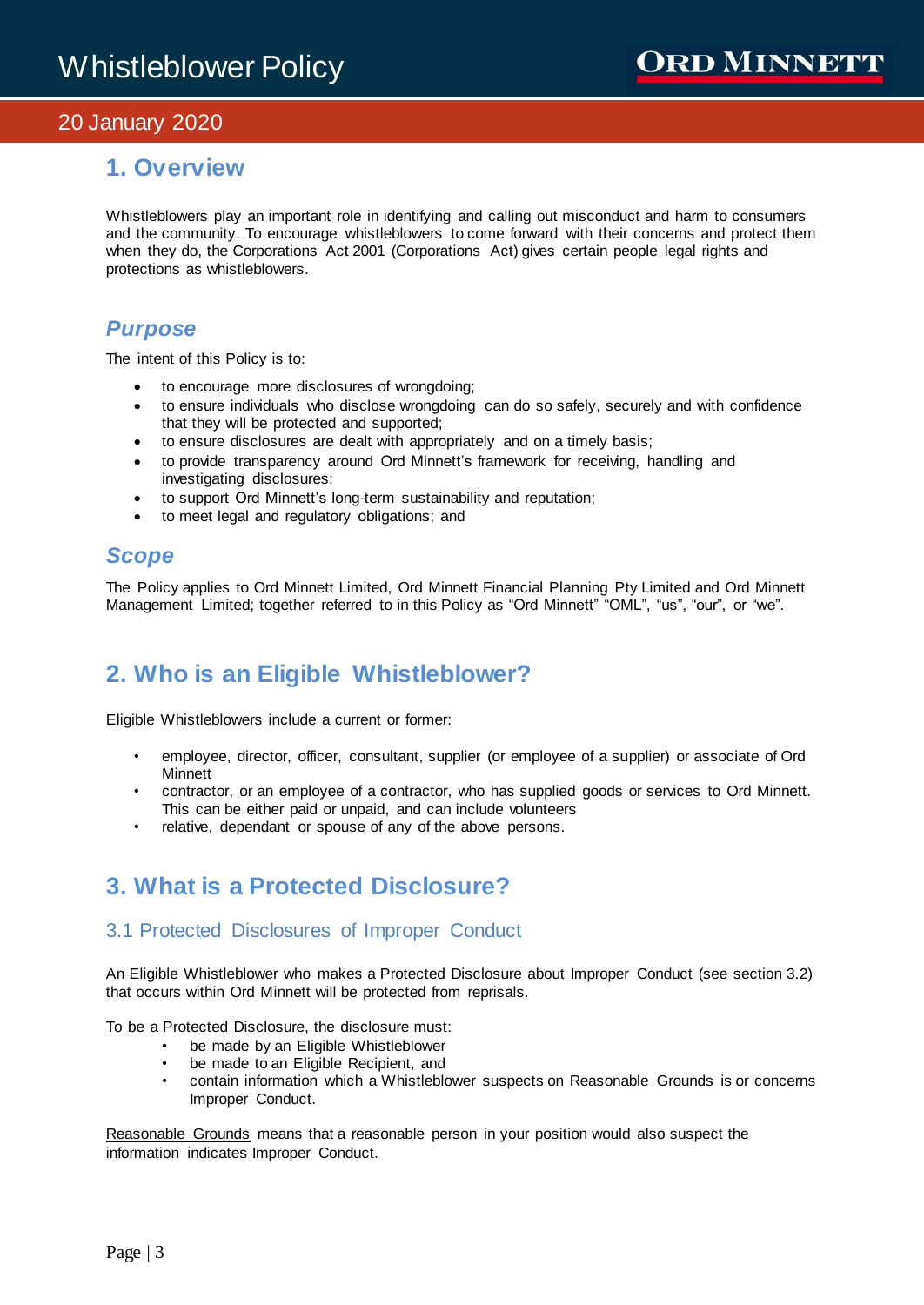# <span id="page-3-0"></span>3.2 Improper Conduct

Improper Conduct is conduct that is illegal, dishonest, unacceptable or undesirable, or the concealment of such conduct.

Examples of Improper Conduct includes conduct that:

- is against the law or is a failure by Ord Minnett to comply with a legal obligation
- is dishonest, fraudulent, negligent or corrupt (e.g., theft, drug sale, violence or threatened violence and criminal damage against property)
- is potentially damaging to Ord Minnett, an Employee or a third party, including unsafe work practices, environmental damage or health risks
- is misleading or deceptive conduct of any kind, including questionable accounting or financial reporting practices
- involves bullying, harassment, victimisation or discrimination
- is unethical, a breach of trust and/or duty, or a breach of Ord Minnett's policies or protocols (e.g., dishonestly altering company records or data, adopting questionable accounting practices)
- constitutes a failure to identify, report, record, manage or treat a conflict of interest or a failure to follow-up or rectify an event of non-compliance, including a breach of Ord Minnett's Conflicts of Interest Policy or other relevant policy
- constitutes an offence against, or a contravention of any law administered by the Australian Securities and Investments Commission (**ASIC**)
- constitutes a Commonwealth offence punishable by imprisonment of 12 months or more
- poses a danger to the public or the financial system
- is likely to cause financial or non-financial loss to Ord Minnett, or be otherwise detrimental to the interests of Ord Minnett
- is misleading with respect to the tax affairs of Ord Minnett, including tax avoidance behaviour.

### <span id="page-3-1"></span>3.3 Personal Work-Related Grievances are Not Protected Disclosures

Disclosures related to Personal Work-Related Grievances do not qualify for protection under the Corporations Act – instead they remain under the jurisdiction of the *Fair Work Act 2009* (Cth).

Examples of a Personal Work-Related Grievance include:

- an interpersonal conflict with another employee
	- a decision about your employment, transfer or promotion
	- a decision about the terms of your employment
	- a decision to suspend or terminate your employment or otherwise discipline you.

Personal Work-Related Grievances can be raised with your Manager or Human Resources.

However, a personal work-related grievance may still qualify for protection if:

- it includes information about misconduct;
- Ord Minnett has breached employment or other laws punishable by imprisonment for a period of 12 months or more, engaged in conduct that represents a danger to the public, or the disclosure relates to information that suggests misconduct beyond the discloser's personal circumstances;
- the discloser suffers from or is threatened with detriment for making a disclosure; or
- the discloser seeks legal advice or legal representation about the operation of the whistleblower protections under the Corporations Act.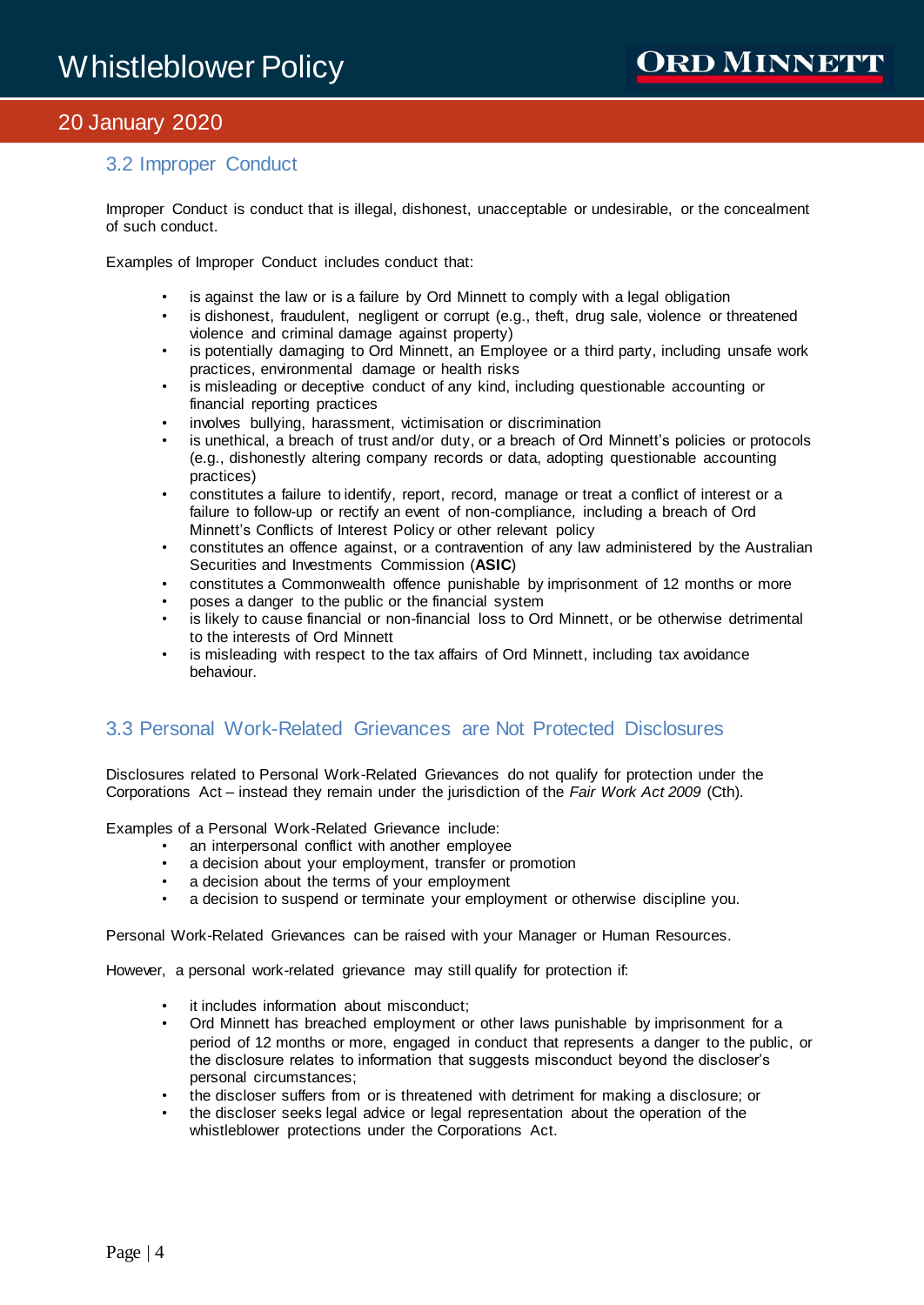# <span id="page-4-0"></span>**4 How to Make a Protected Disclosure**

## <span id="page-4-1"></span>4.1 How to Make a Report

A report may be made in person, by telephone or in writing (including by email) to an Eligible Recipient (see section 5).

It is strongly recommended that an Eligible Whistleblower make their report in writing.

<span id="page-4-2"></span>The Whistleblower Protection Officer may be contacted by email t[o whistleblower@ords.com.au](mailto:whistleblower@ords.com.au)

### 4.2 What Should a Whistleblower Report Contain?

A Whistleblower's report should contain as much of the following information as possible:

- the person(s) suspected of (or involved in) any Improper Conduct
	- the nature of the suspected Improper Conduct
	- the dates of the suspected Improper Conduct
	- any evidence (in any format) and the location of such evidence
	- details of any witnesses, and
	- the Whistleblower's identity and contact details (although disclosures may be made anonymously, it is recommended that a Whistleblower provide their identity because they may need to be spoken to again if clarification or further information is needed).

### <span id="page-4-3"></span>4.3 Important Considerations Before Reporting

It is important that a Whistleblower who reports information under this Policy has Reasonable Grounds for suspecting that the information concerns Improper Conduct in relation to Ord Minnett.

If a Whistleblower deliberately or maliciously makes a false report without reasonable grounds, Ord Minnett reserves the right to take appropriate disciplinary action against that Whistleblower.

<span id="page-4-4"></span>A discloser can still qualify for protection even if their disclosure turns out to be incorrect.

# **5 Eligible Recipients**

### <span id="page-4-5"></span>5.1 Who is an Eligible Recipient?

To be a Protected Disclosure, an Eligible Whistleblower report about Improper Conduct (see section 3.2) must be made to an Eligible Recipient.

An Eligible Recipient is a person to whom an Eligible Whistleblower may disclose their concerns and includes:

- an officer, director or senior manager of Ord Minnett
- an auditor, or member of an audit team conducting an audit, of Ord Minnett
- ASIC or APRA (or another prescribed Commonwealth authority)
- a Whistleblower Protection Officer (WPO) who is authorised by Ord Minnett to receive disclosure (see section 5.2)
- your lawyer.

#### Tax-related misconduct

Where the relevant Improper Conduct is tax-related misconduct, an Eligible Recipient also includes: • an Employee of Ord Minnett who has functions or duties that relate to the tax affairs of Ord

Minnett (e.g. a senior member of Finance Team)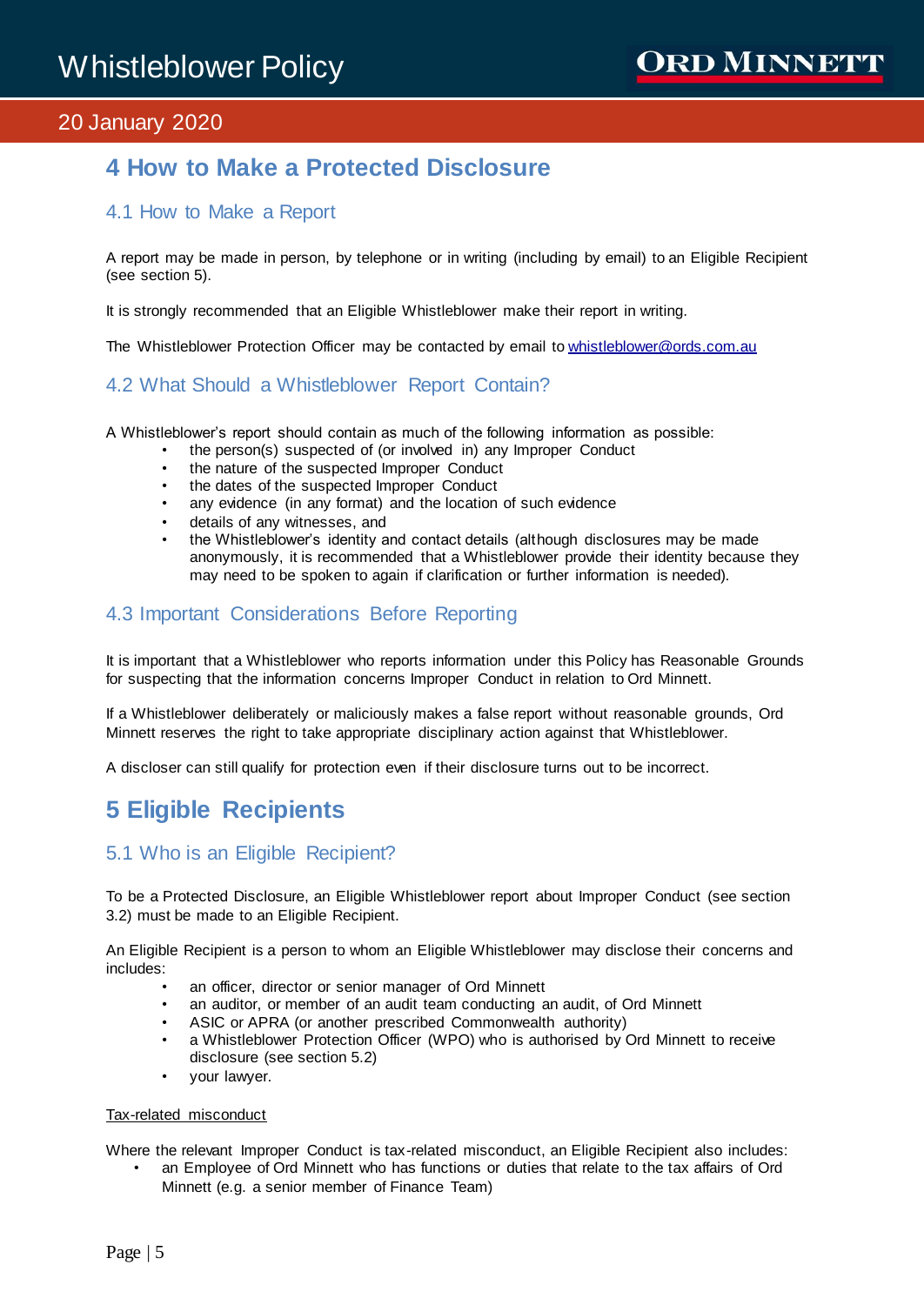- a registered tax agent or BAS agent who provides services to Ord Minnett
- the Australian Taxation Office (ATO).

## <span id="page-5-0"></span>5.2 Whistleblower Protection Officer (WPO)

Ord Minnett has appointed a Whistleblower Protection Officer (WPO) to receive and investigate Whistleblower reports and to safeguard the interests of Whistleblowers, so they feel free to report without fear of retaliatory action.

Whistleblowers can seek advice from the WPO prior to, during, or after, making a report.

The WPO will provide reports of any Whistleblower notifications to the Risk Committee.

The WPO is the Manager - Client Services, Operations or a delegate (see section 10).

# <span id="page-5-1"></span>**6 Public Interest and Emergency Disclosure Requirements**

An Eligible Whistleblower can make a public interest or emergency disclosure to a journalist or a parliamentarian in certain limited circumstances, as set out below.

It is important for the Eligible Whistleblower to seek independent legal advice before making a public interest or emergency disclosure.

#### **Public Interest and Emergency Disclosure Requirements**

- the information was previously disclosed to ASIC or APRA or another Commonwealth Body
- the previous disclosure was a Protected Disclosure
- written notification was given to ASIC/APRA that the Whistleblower intends to make a public interest disclosure
- the public interest disclosure is restricted to no more information than reasonably necessary

#### **Public interest disclosures Additional requirements**

- 90 days have passed since the previous disclosure was made to ASIC/APRA
- there are reasonable grounds to believe the disclosure is in the public interest
- there are no reasonable grounds to believe that action is being taken or has been taken to address the disclosed matter
- you give ASIC/APRA a written notice that includes sufficient information to identify your earlier report (such as contacting the officer who considered your concerns and quoting the reference number of your case), and states your intention to make a public interest disclosure

#### **Emergency disclosures Additional requirements**

- no waiting period since previous disclosure to ASIC/APRA
- there are reasonable grounds to believe the information concerns a substantial and imminent danger to health or safety to persons or the environment
- you give ASIC/APRA a written notice that includes sufficient information to identify your earlier report (such as contacting the officer who considered your concerns and quoting the reference number of your case), and states your intention to make a public interest disclosure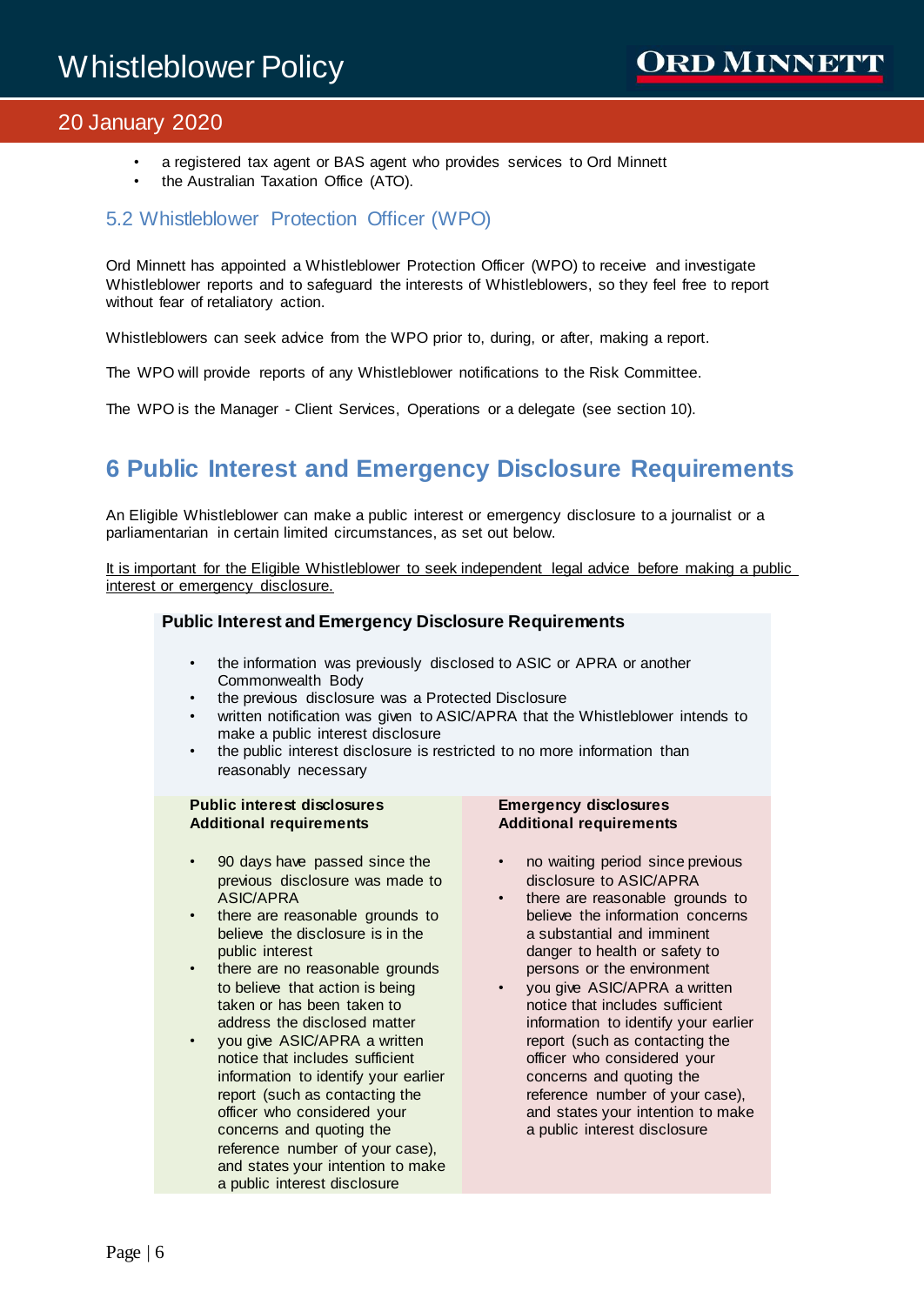# <span id="page-6-0"></span>**7 Investigating a Whistleblower report**

<span id="page-6-1"></span>The Whistleblower Protections Officer will review and investigate reports made under this Policy.

# 7.1 Investigation Process

Within 10 working days of the report being made, the Whistleblower will be:

- informed of who is investigating the report and how to contact them
- advised whether anything further is needed from them
- provided, if requested, a summary of the matter and an outline of how Ord Minnett proposes to address it.

During the course of the investigation, the WPO will regularly communicate with the Whistleblower.

If the Whistleblower does not provide any contact details, it may not be possible to contact them and we may not be able to undertake an investigation.

# <span id="page-6-2"></span>7.2 Investigations Report

The Whistleblower Protections Officer will be given a reasonable timeframe within which to report to the Head of Human Resources or Head of Compliance with the results of their investigation and recommendations.

The investigations report will take into account key witness statements and evidence and will recommend a course of action, including any appropriate remediation steps.

Without the discloser's consent, the WPO cannot disclose information that is likely to lead to the identification of the discloser as part of its investigation process—unless:

- a) the information does not include the discloser's identity;
- b) the information relating to the discloser's identity or other information that is likely to lead to the identification of the discloser has been redacted (e.g. the discloser's name, position title and other identifying details); and
- c) it is reasonably necessary for investigating the issues raised in the disclosure

### <span id="page-6-3"></span>7.3 Finalising the Whistleblower Process

The Head of Human Resources and/or Head of Compliance will review the investigations report and consider any findings and/or recommendations before making a determination in their final report.

Any determination made finalises the internal Whistleblower process. However, the Whistleblower may still have recourse by using external processes (depending on the circumstances). There may be circumstances where it may not be appropriate to provide details of the outcome to the Whistleblower.

The final report will be provided to the Risk Committee.

The CEO will provide the final report to the relevant Board(s) (and to senior managers, as appropriate).

To the extent actions are to be undertaken, the WPO must be kept informed of progress.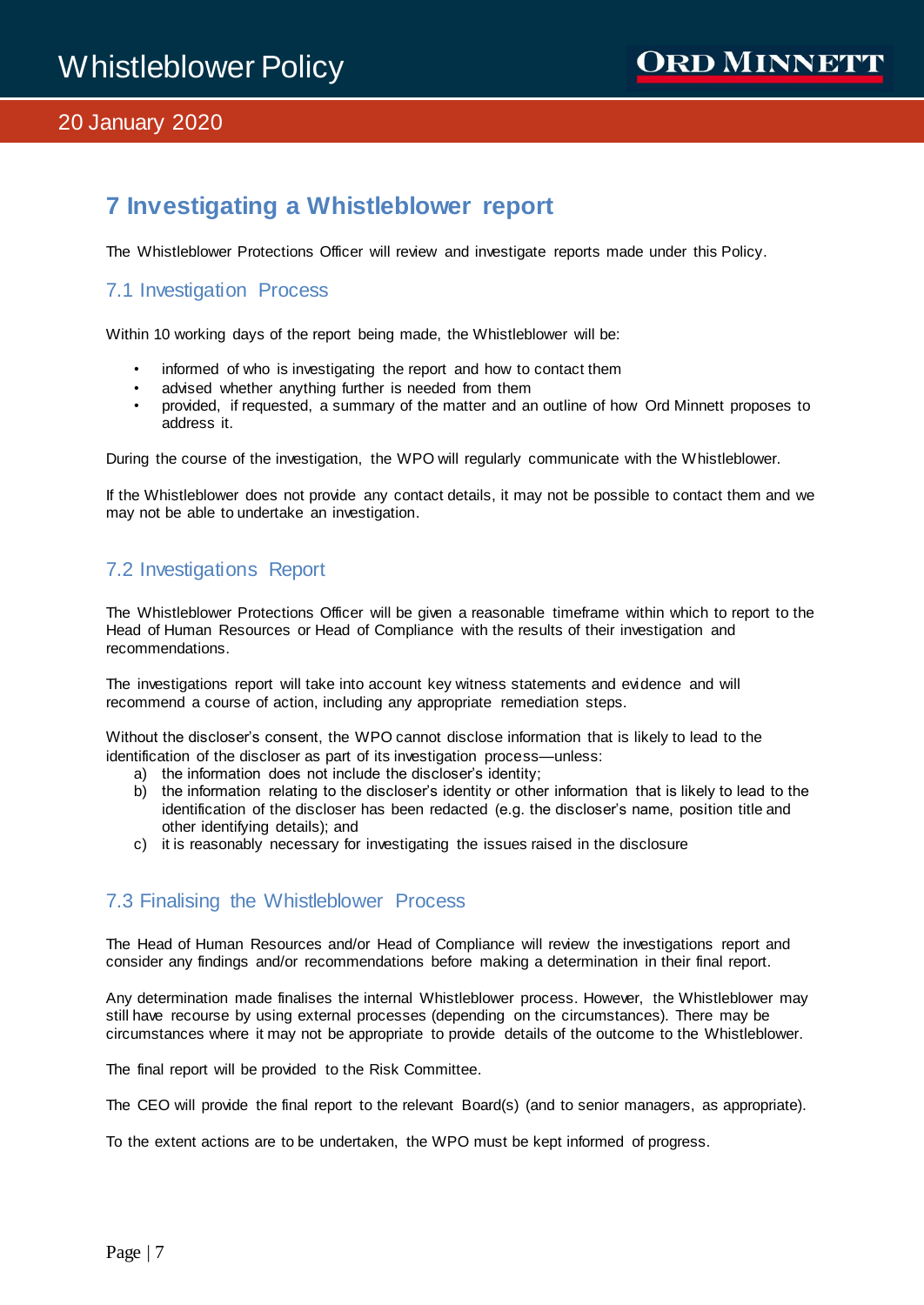Any documents pertaining to a Whistleblower report, including subsequent investigations, findings, recommendations and meeting minutes will be kept in secure storage by the WPO. Reports will be provided to internal and external auditors as appropriate.

### <span id="page-7-0"></span>7.4 Consequences of an investigation

The consequences for an Employee found to have engaged in Improper Conduct will depend on the circumstances. Such consequences may include appropriate disciplinary measures including, in serious cases, termination.

Any suspected criminal acts will be reported to the Australian Federal Police (AFP) by the WPO. If suspected Improper Conduct relates to a regulatory breach, it will be handled in accordance with the Ord Minnett's Breach and Incident policies and procedures.

# <span id="page-7-1"></span>**8 How are Whistleblowers protected?**

# <span id="page-7-2"></span>8.1 Support to Whistleblowers

Ord Minnett is committed to providing support to Whistleblowers who make Protected Disclosures, including:

- monitoring the behaviour of other Employees relating to a reported matter
- providing a paid leave of absence while a matter is investigated, or
- relocating Employees to different working groups or departments.

# <span id="page-7-3"></span>8.2 Legislative protections

A Whistleblower who makes a Protected Disclosure is afforded legislative protections including:

- making it an offence to disclose information which would identify the Whistleblower or would be likely to lead to their identification without their consent (except as outlined in **section 10.2**)
- protection from being subject to any criminal (unless the disclosure is false), civil, or administrative liability (including disciplinary action) for making the disclosure
- protection from enforcement or exercise of any contractual or other remedy or right on the basis of the disclosure
- prevention of the information disclosed from being used as evidence against the Whistleblower in criminal proceedings, or in proceedings for the imposition of a penalty, other than proceedings in respect of the falsity of the information
- giving the Whistleblower qualified privilege in respect of the information disclosed
- prevention of the termination of a contract to which the Whistleblower is a party, on the basis that the disclosure is a breach of that contract
- making it an offence for a person to engage in conduct that causes any detriment to the Whistleblower or another person, if that person does so because he or she believes or suspects that the Whistleblower or any other person made, may have made, proposes to make or could make a disclosure that qualifies for protection, and
- making it an offence for a person to threaten to cause detriment to the Whistleblower or another person and that person intends the Whistleblower to fear that the threat will be carried out.

A person may be causing you detriment if they:

- dismiss you from your employment
- alter your position or duties to your disadvantage
- discriminate between you and other employees
- harass or intimidate you
- harm or injure you, including causing you psychological harm
- damage your property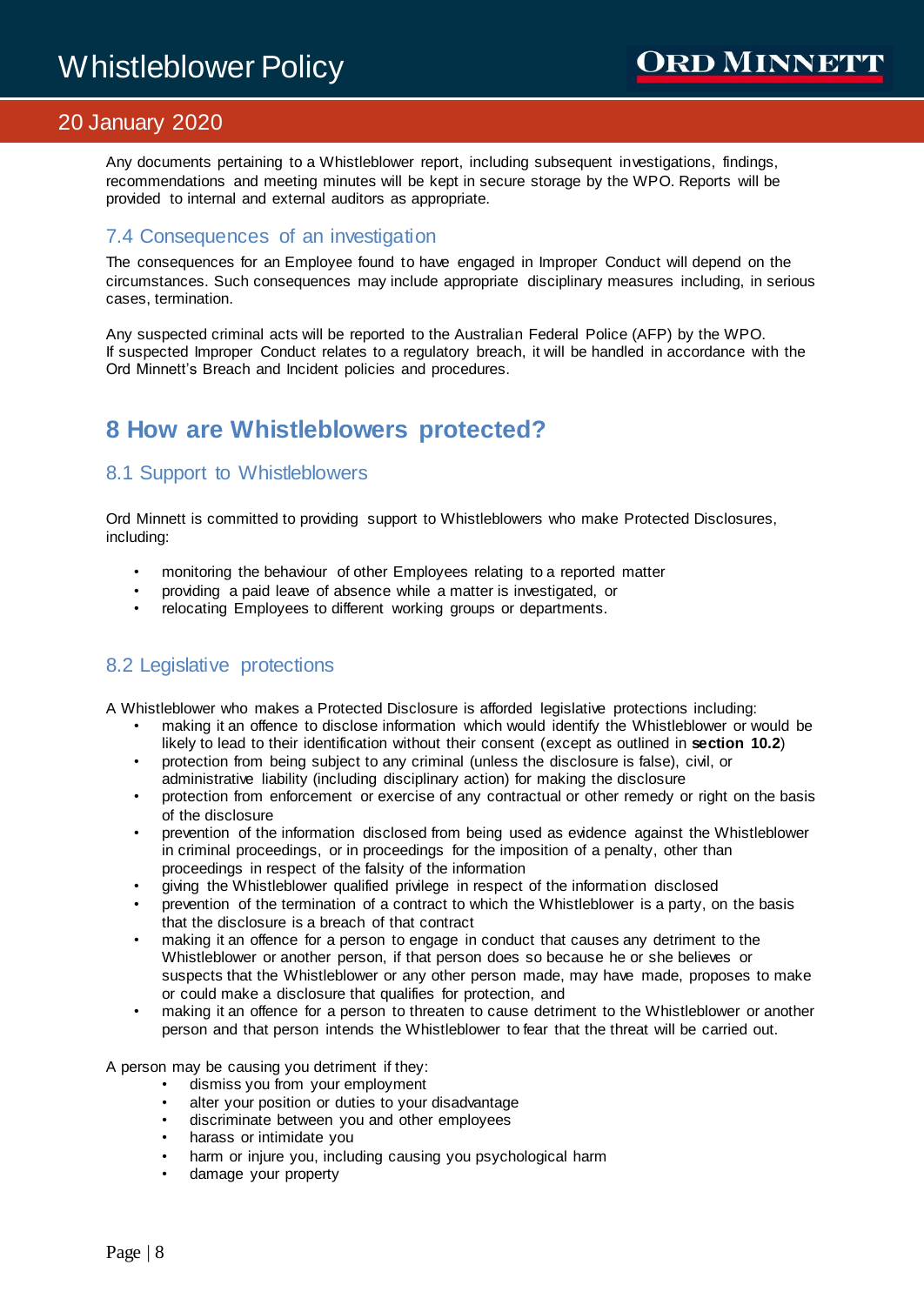- damage your reputation
- damage your financial position
- cause you any other damage.

Examples of actions that are not detrimental conduct:

- administrative action that is reasonable for the purpose of protecting a discloser from detriment (e.g. moving a discloser who has made a disclosure about their immediate work area to another office to prevent them from detriment); and
- managing a discloser's unsatisfactory work performance, if the action is in line with the entity's performance management framework.

### <span id="page-8-0"></span>8.3. Compensation and other remedies

A discloser (or any other employee or person) can seek compensation and other remedies through the courts if:

- a) they suffer loss, damage or injury because of a disclosure; and
- b) Ord Minnett failed to take reasonable precautions

In addition a discloser may seek independent legal advice or contact regulatory bodies, such as ASIC or the ATO, if they believe they have suffered detriment.

### <span id="page-8-1"></span>8.4 Fair Treatment for Employees Referred to in Whistleblower Reports

Ord Minnett is committed to ensuring the fair treatment of any person who is mentioned in a Whistleblower report made under this Policy, or to whom such report relates, by investigating all Whistleblower reports in a fair and transparent manner in accordance with this Policy.

Any Employee who is the subject of an allegation and is under investigation will be given a fair opportunity to respond to the allegation.

# <span id="page-8-2"></span>**9 Confidentiality**

### <span id="page-8-3"></span>9.1 Anonymity

A Whistleblower may elect to make a report anonymously. It is illegal for a person to identify a discloser, or disclose information that is likely to lead to the identification of the discloser, outside the exceptions listed below.

### <span id="page-8-4"></span>9.2 Identity of a Whistleblower

The identity of a Whistleblower will be protected in accordance with applicable legal requirements and, except as authorised, Ord Minnett will not reveal the identity of the Whistleblower, or information likely to lead to the Whistleblower's identification without their consent.

Where considered necessary, the Whistleblower may be contacted to request their consent to reveal their identity to other persons, including Ord Minnett's external legal advisers, the WPO, the CEO or members of the Risk Committee.

Ord Minnett may reveal the identity of the Whistleblower where the disclosure is made to: (i) the Australian Federal Police (AFP)